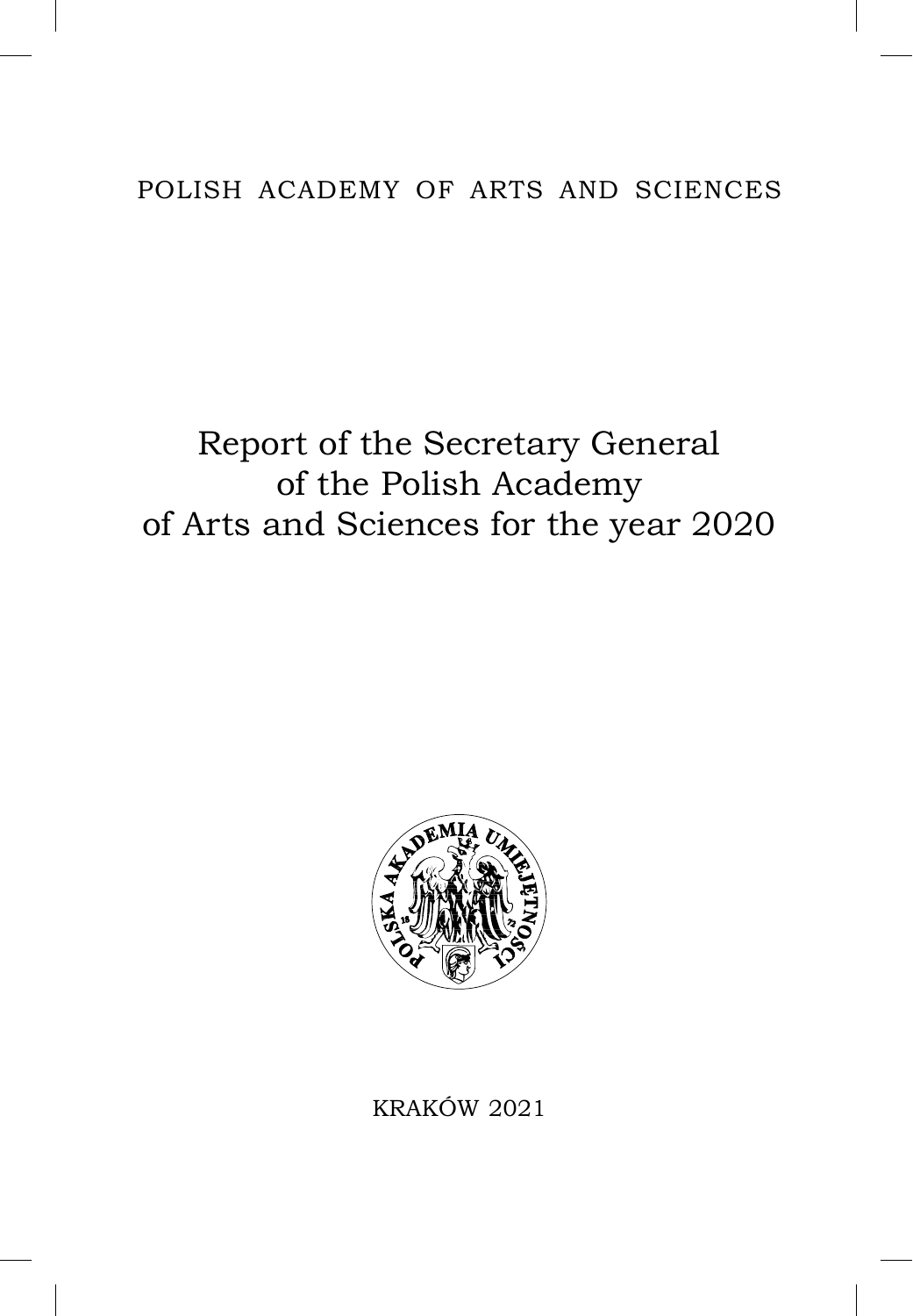# MANAGEMENT BOARD OF THE POLISH ACADEMY OF ARTS AND SCIENCES

PRESIDENT Professor Jan Ostrowski

VICE-PRESIDENT Professor Andrzej Mączyński

VICE-PRESIDENT Professor Ewa Szczepańska-Sadowska

> SECRETARY GENERAL Professor Szczepan Biliński

DELEGATE OF THE GENERAL ASSEMBLY Professor Jerzy Jurkiewicz

> AUDIT COMMITTEE Professor Ryszard Nycz Professor January Weiner Professor Agnieszka Zalewska

DELEGATE FOR INTERNATIONAL COOPERATION Professor Janusz K. Kozłowski

DELEGATE FOR THE COOPERATION WITH UKRAINE Professor Jan Machnik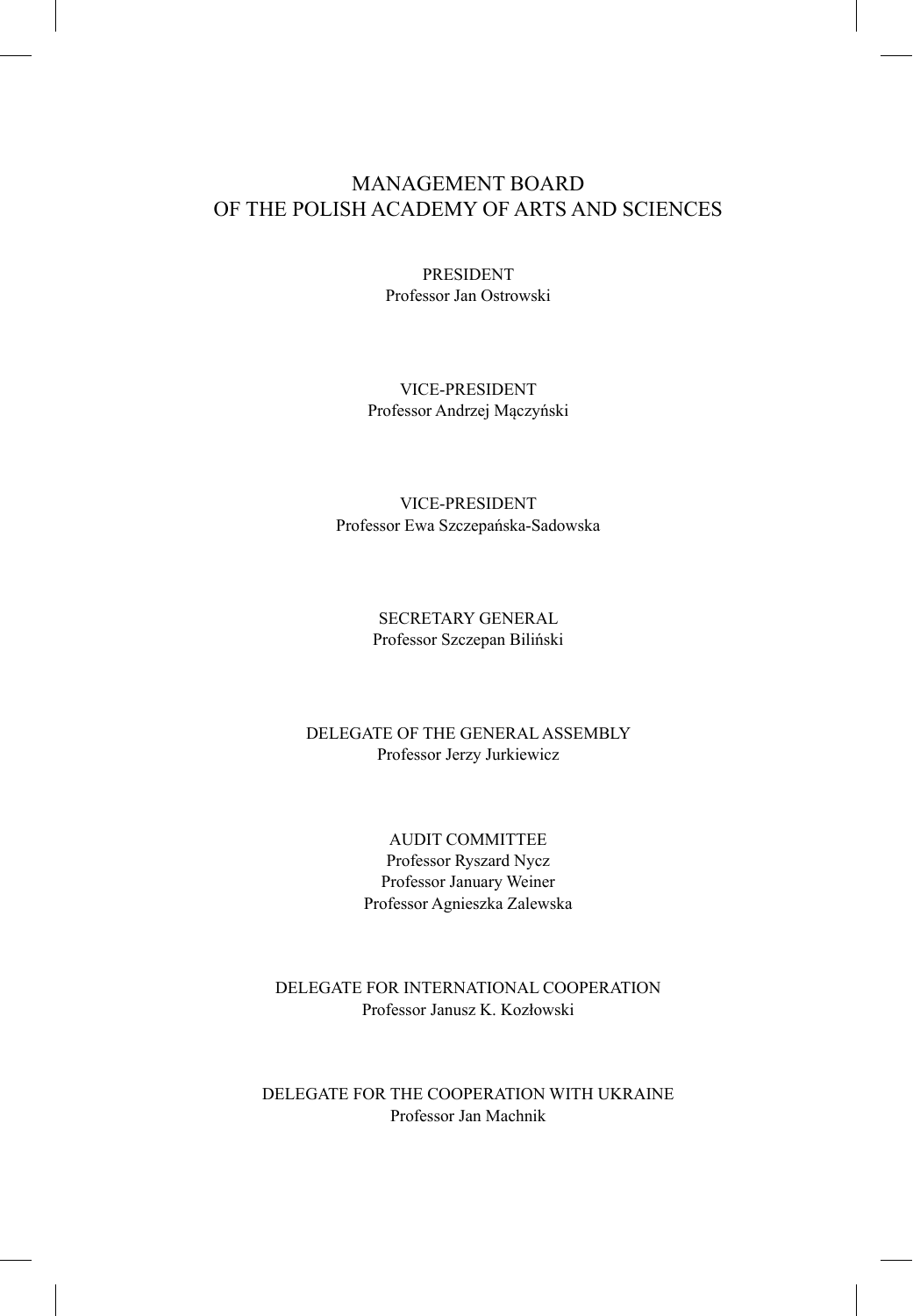# **Report of the Secretary General of the Polish Academy of Arts and Sciences (PAU1 ) for the year 2020**

As in previous years, the report of the Secretary General of the Polish Academy of Arts and Sciences (PAU) covers the calendar year, i.e. the period from 1 January to 31 December 2020. Complementary to the Secretary General's report, the report on the implementation of the financial plan was the subject of deliberations of the meeting of the PAU Management Board and the Audit Committee and was unanimously accepted by these bodies. It also received a positive opinion of the statutory auditor, prepared by the PROFIN office.

#### **General information**

The Polish Academy of Arts and Sciences corporation consists of 148 regular members, 168 corresponding members, and 185 foreign members. In 2020, due to the COVID-19 pandemic, the election took an atypical course. The final vote, which is customarily held during PAU's summer General Assembly, was conducted by correspondence. This election resulted in the selection of 9 regular members, 12 new corresponding members, and 12 foreign members. Diplomas to the newly elected PAU members will be presented at the next General Assembly, which will be held in the traditional form, i.e. after the epidemic threat has passed.

<sup>&</sup>lt;sup>1</sup> Polska Akademia Umiejętności.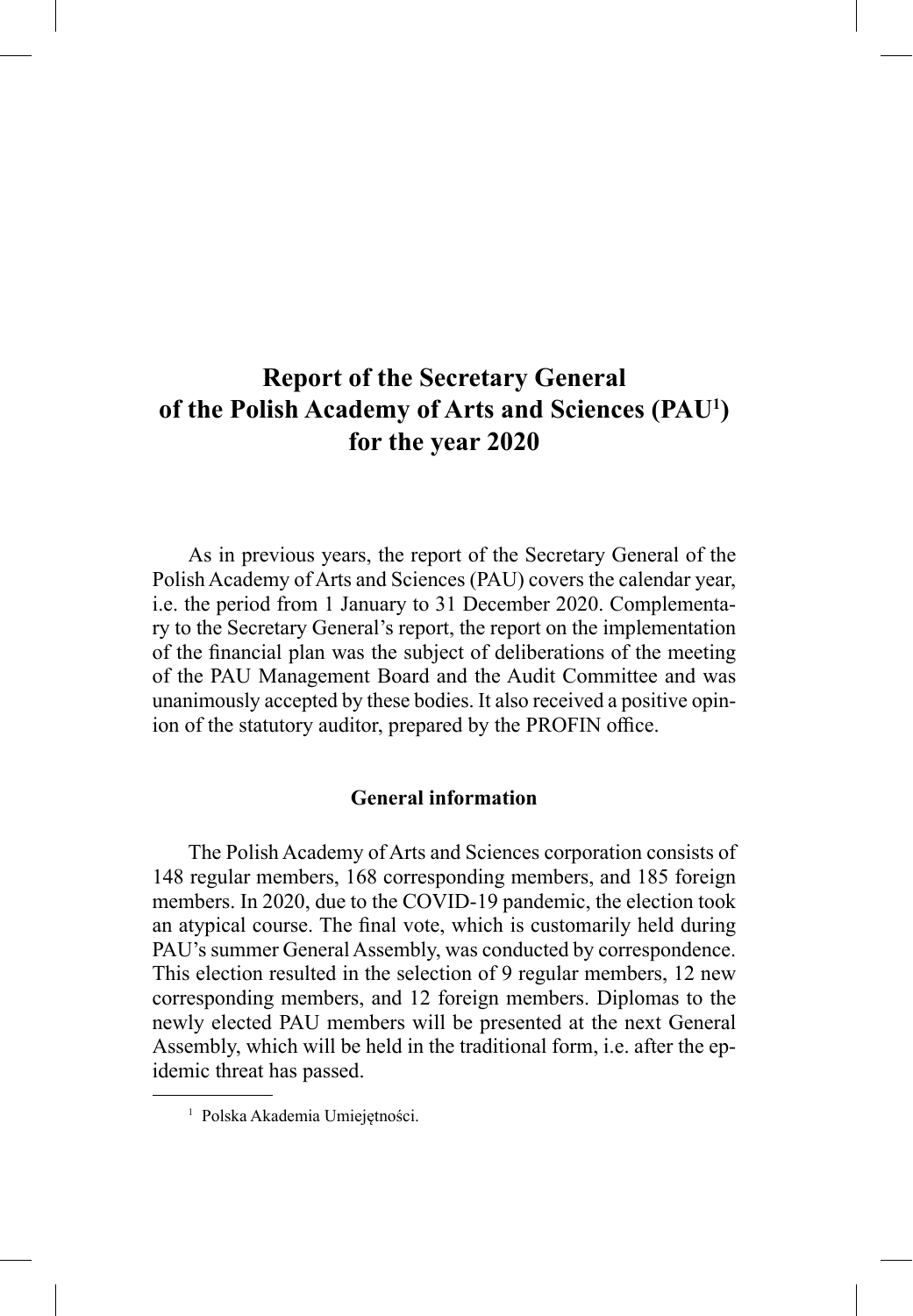In the reporting year the Academy suffered particularly severe losses. The following persons passed away:

From Class I

- Professor Franciszek Ziejka regular member, passed away on 19 July 2020
- Professor Maria Janion regular member, passed away on 23 August 2020
- Professor Julian Maślanka regular member, passed away on 7 September 2020
- Professor Marco Santagata foreign member, passed away on 9 November 2020

From Class II

- Professor Zofia Sokolewicz corresponding member, passed away on 29 January 2020
- Professor Göran Rystad foreign member, passed away on 18 April 2020
- Professor Stanisław Grodziski regular member, Vice-President of the PAU (1994–2000), passed away on 30 May 2020
- Professor Andrzej Półtawski corresponding member, passed away on 29 October 2020

From Class III

- Professor Adam Strzałkowski regular member, passed away on 25 July 2020
- Professor Zbigniew Ciesielski regular member, passed away on 5 October 2020
- Sir John Meurig Thomas foreign member, passed away on 13 November 2020

From Class IV

- Professor Czesław Jura corresponding member, passed away on 10 February 2020
- Professor Marian Truszczyński regular member, passed away on 8 June 2020
- Professor Adam Chrzanowski foreign member, passed away on 12 June 2020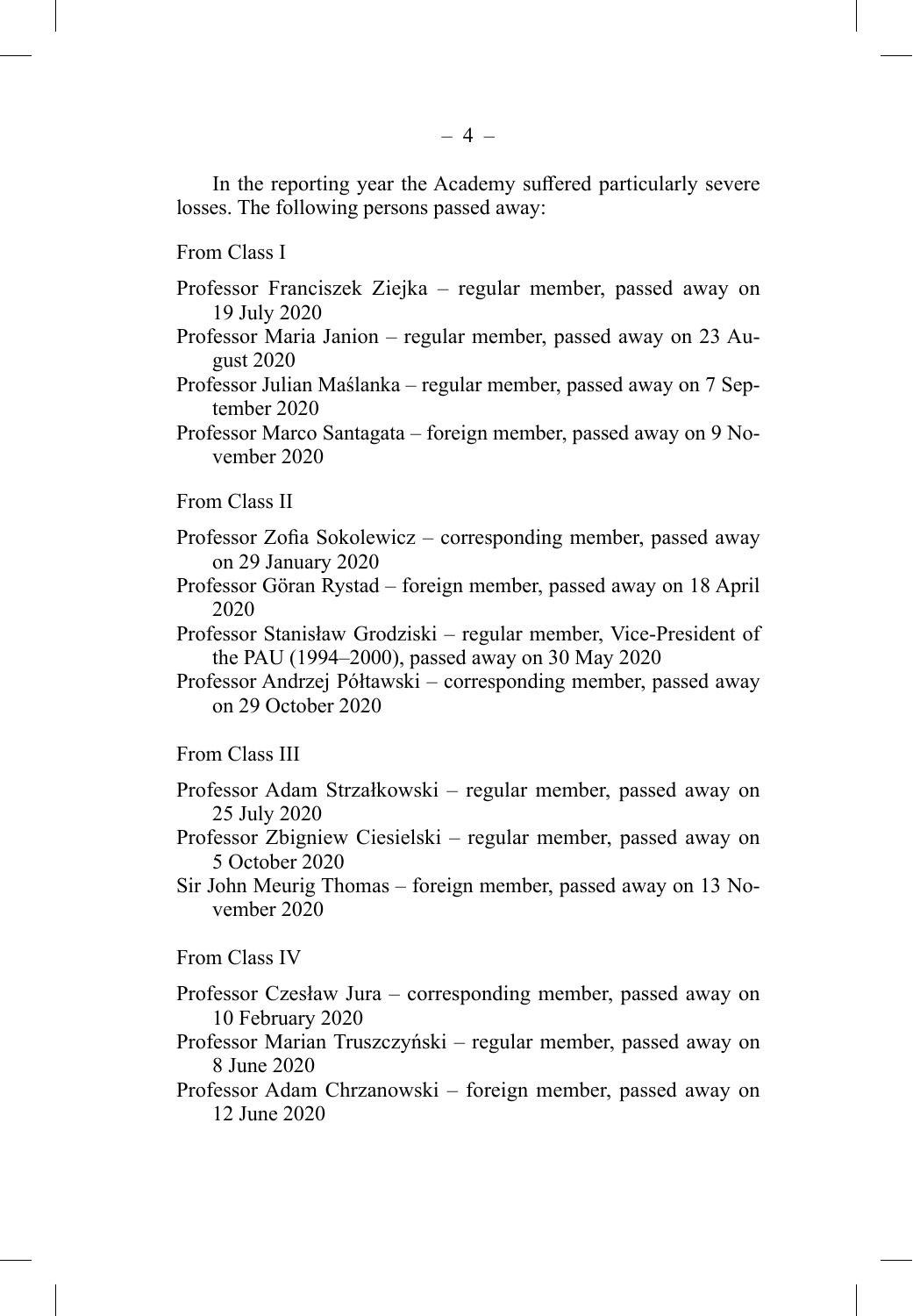- Professor Józef E. Mojski regular member, passed away on 16 June 2020
- Professor Vojen Ložek foreign member, passed away on 15 August 2020
- Professor Roman Ney regular member, passed away on 25 August 2020
- Professor Stefan Wierzbowski regular member, passed away on 3 November 2020
- Professor Kenneth Gregory foreign member, passed away on 23 November 2020
- Professor Wacław Szybalski foreign member, passed away on 16 December 2020

From Class V

- Professor Helmut F. Sinzinger foreign member, passed away on 21 February 2020
- Professor Horst Kleinkauf foreign member, passed away on 3 May 2020
- Professor François Chapeville foreign member, passed away on 30 November 2020

From Class VI

- Professor Krzysztof Penderecki regular member, passed away on 29 March 2020
- Professor Wojciech Zabłocki regular member, passed away on 5 December 2020

### **Activity of Classes, Commissions, and Stations**

The Polish Academy of Arts and Sciences consist of six Classes. The number of members of each Class and the number of scientific meetings held are shown in Table I. Unfortunately, due to the COVID-19 pandemic and the ban on public meetings in effect for most of the year, scientific meetings were held by only  $2$  Classes – Classes I and IV.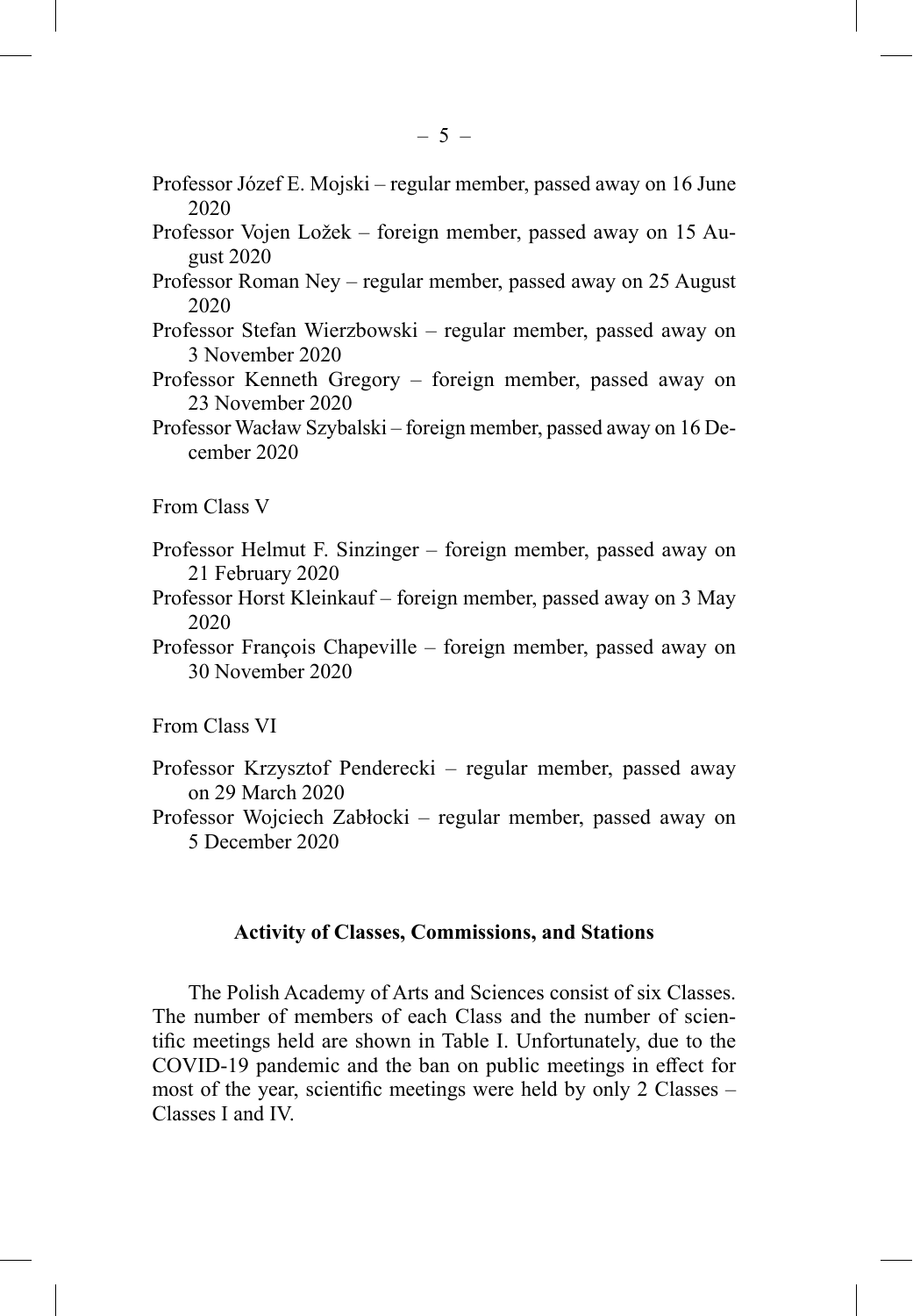| Class                                           | Number<br>of regular<br>members | Number<br>of corres-<br>ponding<br>members | Number<br>of foreign<br>members | Number<br>of scientific<br>meetings |
|-------------------------------------------------|---------------------------------|--------------------------------------------|---------------------------------|-------------------------------------|
| Class I: Philology                              | 24                              | 35                                         | 38                              | 3                                   |
| Class II: History and<br>Philosophy             | 25                              | 31                                         | 32                              |                                     |
| Class III: Sciences and<br>Technology           | 25                              | 36                                         | 41                              |                                     |
| Class IV: Natural Sciences                      | 23                              | 33                                         | 35                              | $\mathfrak{D}$                      |
| Class V: Medicine                               | 26                              | 33                                         | 34                              |                                     |
| Class VI: Artistic Creativity                   | 25                              |                                            | 5                               |                                     |
| Total                                           | 148                             | 168                                        | 185                             | $\overline{\phantom{0}}$            |
| Total number of members<br>$(31$ December 2020) |                                 | 501                                        |                                 |                                     |

Table I. Classes of the Academy of Arts and Sciences (PAU)

In the reporting year 39 Commissions were active in the PAU – 23 Class Commissions and 16 Inter-Class Commissions (cf. Tables II–VI). These tables also show the number of scientific meetings and sessions held. Unfortunately – due to the epidemic state – most of the Commission meetings were held on-line.

| Commission                         | Scientific<br>meetings | Scientific<br>sessions |
|------------------------------------|------------------------|------------------------|
| Commission on Classical Philology  |                        |                        |
| Commission on Modern Languages     |                        |                        |
| Commission on Slavonic Culture     |                        |                        |
| Commission on Art History          |                        |                        |
| Commission on Communication Ethics |                        |                        |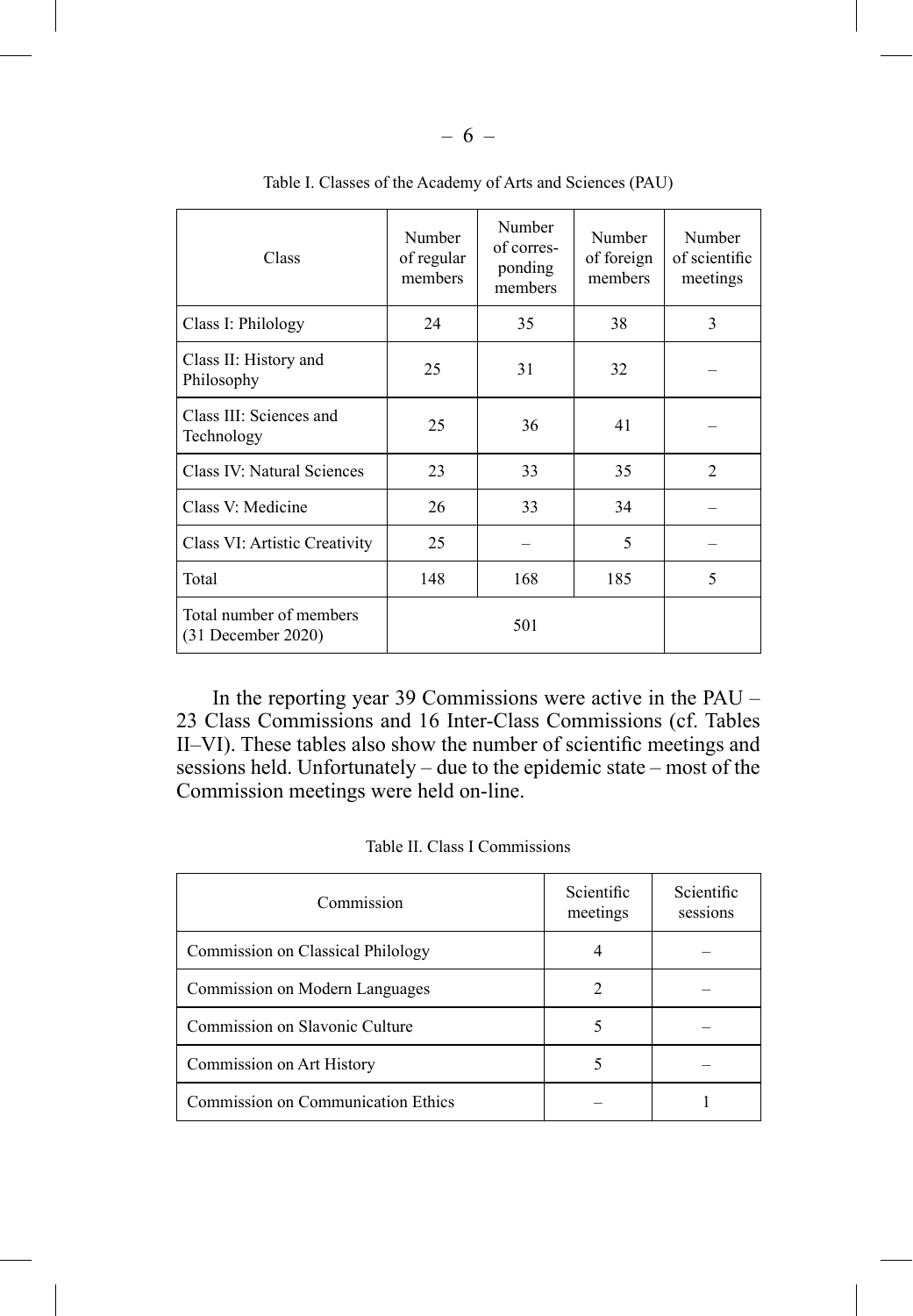| Commission                                             | Scientific<br>meetings | Scientific<br>sessions |
|--------------------------------------------------------|------------------------|------------------------|
| Commission on Central Europe                           | 3                      |                        |
| Commission on Eastern Europe                           |                        |                        |
| Commission on Law                                      | 4                      |                        |
| Commission on the History and Culture of Jews          | 3                      |                        |
| Commission on the Prehistory of the Carpathians        | $\mathbf{3}$           |                        |
| Commission on Economic Sciences                        | $\mathfrak{D}$         |                        |
| Commission on Ethnography                              | 4                      |                        |
| Commission on the History of Wars and Military Science | 3                      |                        |
| Commission on Archaeology of Mediterranean Countries   | 5                      |                        |
| Commission on Media Studies                            |                        |                        |

# Table III. Class II Commissions

Table IV. Class III Commissions

| Commission                       | Scientific<br>meetings | Scientific<br>sessions |
|----------------------------------|------------------------|------------------------|
| Commission on Astrophysics       |                        |                        |
| Commission on Technical Sciences |                        |                        |
| Commission on Complex Systems    |                        |                        |

Table V. Class IV Commissions

| Commission                                                     | Scientific<br>meetings | Scientific<br>sessions |
|----------------------------------------------------------------|------------------------|------------------------|
| Commission on Geoinformatics                                   |                        |                        |
| Commission on Quaternary Palaeogeography                       |                        |                        |
| Commission on Development Biology                              |                        |                        |
| Commission on Agricultural,<br>Forest, and Veterinary Sciences |                        |                        |
| Commission on Geography                                        |                        |                        |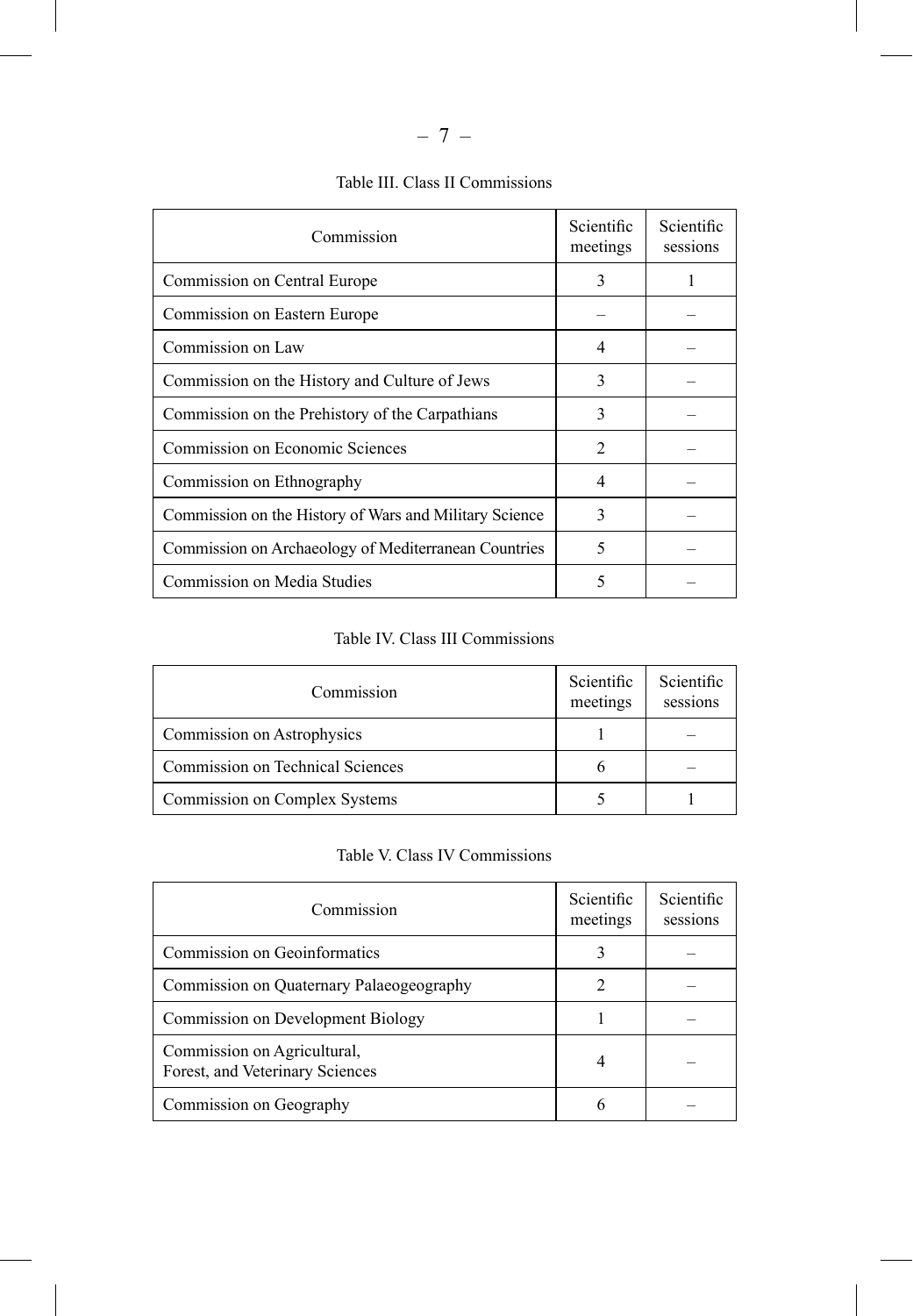| Commission                                                                                   | Scientific<br>meetings | Scientific<br>sessions |
|----------------------------------------------------------------------------------------------|------------------------|------------------------|
| Commission on the History of Science                                                         | 9                      | $\mathfrak{D}$         |
| Commission on European Matters                                                               | 2                      |                        |
| Commission on Threats to Civilization                                                        | 1                      |                        |
| Commission on the Philosophy of Sciences                                                     | 5                      |                        |
| Commission on the Evaluation of Textbooks                                                    | 3                      |                        |
| Commission for the Studies on the Polish<br>Diaspora                                         | 1                      |                        |
| Commission on Anthropology                                                                   | 2                      |                        |
| Commission on Ergonomics                                                                     | 1                      | 1                      |
| Commission on Culture and Media Management                                                   | $\mathfrak{D}$         |                        |
| Commission on Silesian History<br>in Katowice                                                | $\overline{c}$         |                        |
| Commission on Mathematical Sciences<br>in Katowice                                           |                        |                        |
| <b>Commission on Natural Sciences</b><br>in Katowice                                         |                        |                        |
| Commission on Law in Katowice                                                                |                        |                        |
| Commission on Natural Sciences and Medicine<br>in Wrocław                                    | 4                      |                        |
| Kashubian Commission in Gdańsk                                                               |                        |                        |
| Polish CIHEC Subcommission<br>Commission Internatonale d'Histoire<br>Ecclésiastique Comparée |                        |                        |

#### Table VI. Inter-Class Commissions

Apart from the Departments and Commissions, there are two Scientific Stations within the structure of the Polish Academy of Arts and Sciences – the Scientific Station in Katowice and the Scientific Station in Gdańsk.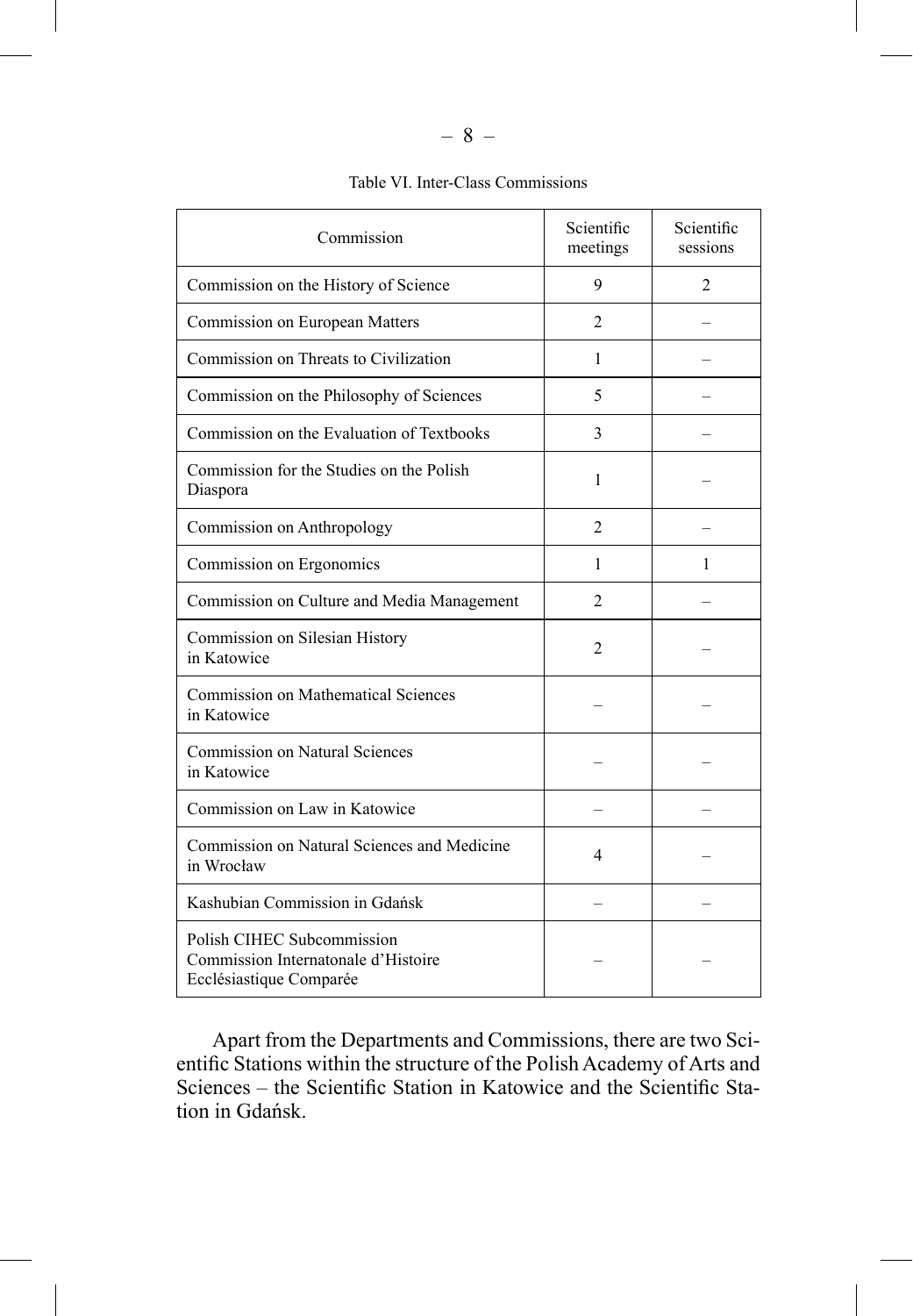#### **Conferences, sessions and regular projects**

Conferences and scientific sessions are traditionally a very important part of PAU's activities. Unfortunately, the ban on public meetings in force for most of the year caused this element of the Academy's activities to suffer a serious setback. Only 10 scientific sessions and conferences were organised; 3 of them were international. It is worth noting that all conferences were held on-line.

At this point it is also necessary to mention regular meetings coordinated by the PAU and open to the wider public: Science Café, Science Tea Room and "Conversations About Man" meetings organised by Professor Dominika Dudek. All of the above meetings were held on-line. Moreover, in December 2020, a new bookmark was launched on the PAU's Scientific Exchange Platform, entitled "PAU for Schools". Short lectures intended for students and teachers of schools of all levels are presented on this bookmark. The first paper, entitled *COVID-19 News – Pandemic Waves in Europe and Hopes for Vaccines*, was prepared by Professor Barbara Płytycz – the initiator of the entire project.

#### **Organisation of on-line meetings and the PAU Scientific Exchange Platform**

As mentioned earlier, in the reporting year most meetings, sessions and scientific sessions were held on-line. These meetings were organised by the PAU Office with the help of ZOOM or TEAMS software. Lectures and papers presented during scientific meetings were recorded and then made available on the PAU Scientific Exchange Platform. This platform was launched in Q2 2020 and has become an extremely important element of the PAU's activities. The launch of this modern way of communication was possible thanks to the commitment and cooperation of the employees of the Chancellery, the Publishing House and PAU's IT specialists.

#### **Scientific activities**

In the reporting year a new PAU scientific unit was established  $$ the Research Centre for Armenian Culture in Poland. The Centre is financed from a separate grant of the Ministry of Science and Higher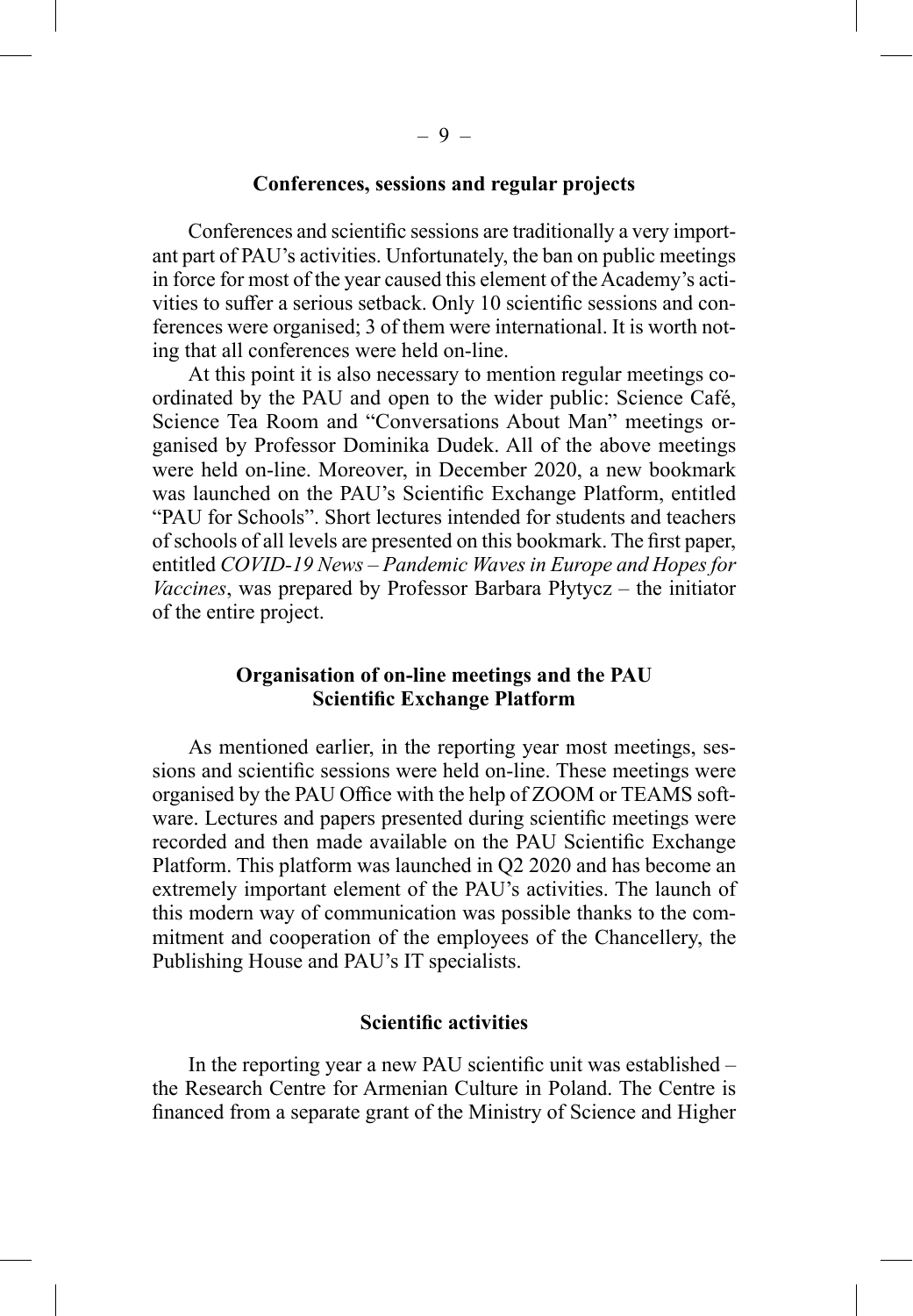Education in the PAU budget. The PAU Council appointed Andrzej Zięba, PhD as the Director of the Centre and Professor Krzysztof Stopka as the Chairman of the Scientific Council. The Centre currently employs 4 full-time researchers.

Moreover, as in previous years, the PAU carried out research projects (grants) financed from external sources. In the reporting year 1 project was completed, 8 projects are in progress; 2 new applications have been submitted for evaluation. The projects are financed by: the Małopolska Operational Programme (1 project), National Programme for the Development of the Humanities (6 projects), National Science Centre (1 project) and National Institute for Polish Cultural Heritage Abroad "Polonika" (1 project).

#### **Publishing activity**

An important and integral part of the PAU's research activity is its publishing activity. In the reporting year PAU became a co-editor (with the Faculty of Geography and Geology of the Jagiellonian University) of the "Studia Geomorphologica Carpatho-Balcanica" journal. A total of 23 journals were published or co-edited by PAU in 2020. On 12 February 2021, a new "Extended list of scientific journals and peer-reviewed materials from international conferences with assigned number of points" was announced. A week later (18 February) this list was modified again. Unfortunately, both versions of the "Extended" list" were published without consultation with the Committee for the Evaluation of Science, i.e. not in accordance with the binding regulations. At the time of preparing materials for the "PAU Yearbook" the discussion on the final form (and content) of this document, so important for the academic community, had not been completed. For this reason, the table presenting the PAU journals included in the current "List" has been omitted in this year's report. In addition to scientific journals, for over 20 years the PAU has been publishing the "PAUza Akademicka" on-line weekly. The popularity of this weekly continues to grow, which is undoubtedly due to its editor-in-chief, Professor Andrzej Białas.

In addition, 11 book titles were published in the reporting year. The total volume of all published volumes is over 1100 printing sheets  $(414$  sheets of book publications  $+687$  sheets of periodicals). The level of our publications is ensured by the PAU Publishing Committee.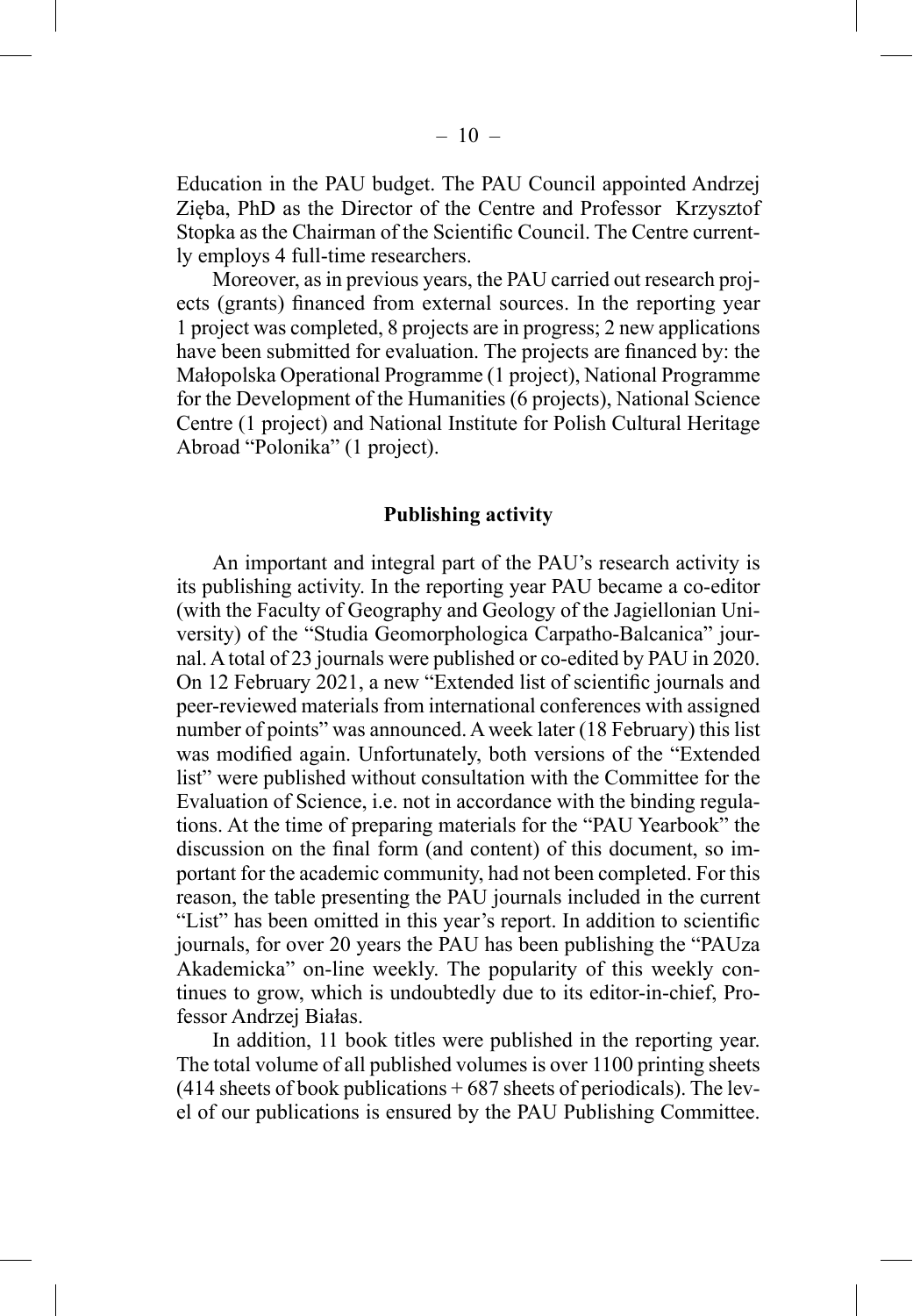All submitted texts are reviewed by independent reviewers, and only works that have received unequivocally positive reviews are accepted for publication. The Committee is presently chaired by the Vice-President of PAU, Professor Andrzej Mączyński.

#### **International cooperation**

The Academy currently has cooperation agreements with 16 Academies of Sciences (listed below) and other scientific entities. In 2020, due to the epidemiological threat, personal exchanges were not possible. The implementation of most projects has been postponed until 2021.

#### INTERNATIONAL COOPERATION

- Ukrainian Academy of Sciences
- Slovak Academy of Sciences
- Czech Academy of Sciences
- Hungarian Academy of Sciences
- Slovenian Academy of Sciences
- Macedonian Academy of Sciences
- Romanian Academy of Sciences
- Institute of History of the Republic of Lithuania
- The ExtreMe Matter Institute
- Berlin-Brandenburg Academy of Sciences
- Polish Scientific Society in Zhytomyr
- The Royal Society of Edinburgh
- The Hungarian Academy of Arts
- Scientific Library of The Vasyl Stefanyk Ciscarpathian National University in Ivano-Frankivsk, Ukraine
- Austrian Academy of Sciences
- Ivan Franko National University of Lviv

PAU is a member of two international organisations: International Union of Academies (**UAI**) and All European Academies (**ALLEA**). Cooperation with the Polish Institute of Arts and Sciences (**PIASA**) in the United States and the Polish Institute of Arts and Sciences in Canada (**PIASC**) in Montreal should also be mentioned here. Both of these institutes formally have the status of PAU research stations. We publish a journal entitled "The Polish Review" together with the Institute in New York. Moreover, in the year under review the Polish Academy of Arts and Sciences published a study entitled *Correspondence*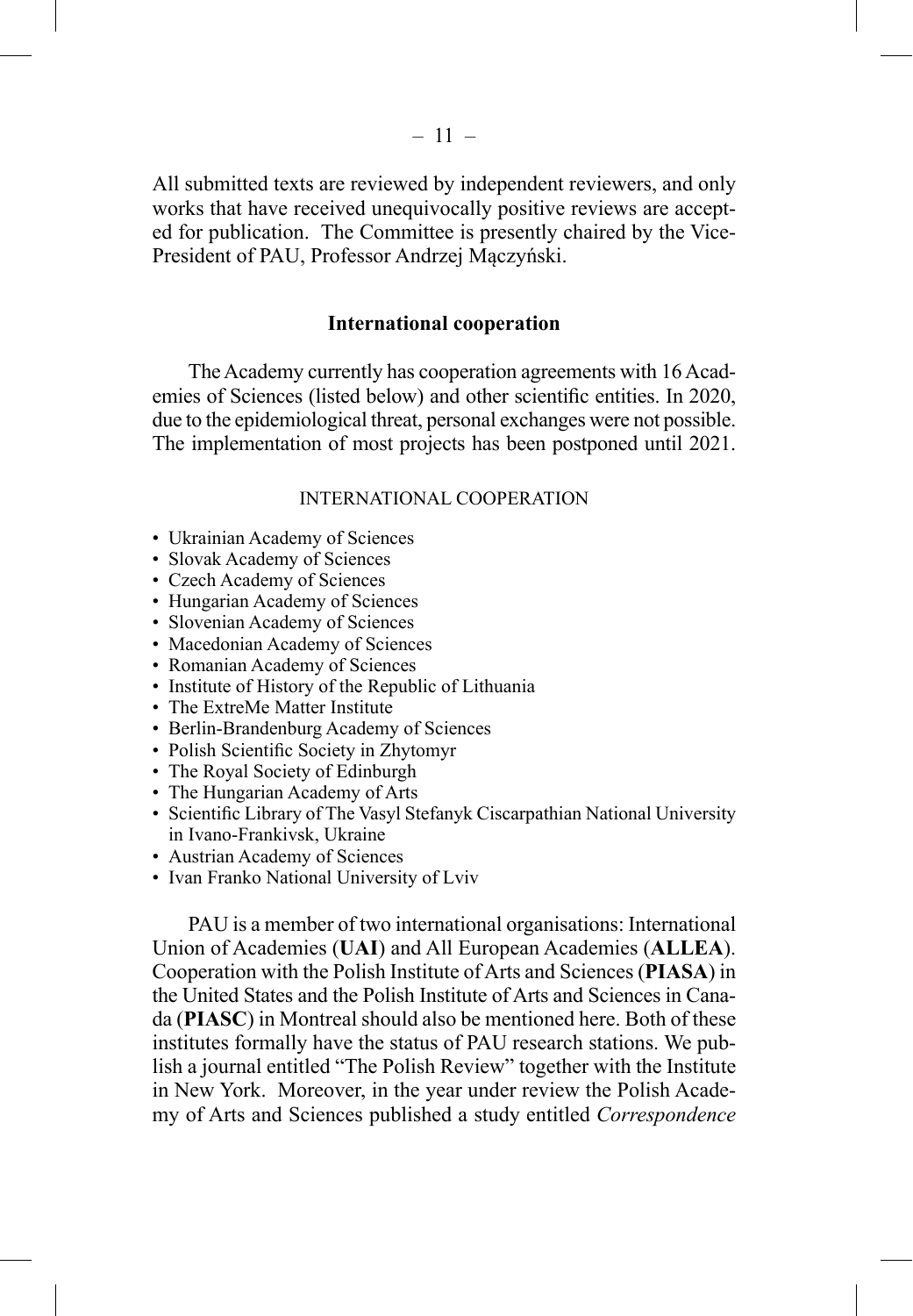*between Valery Goetel and Radim Kettner*, together with the Masaryk Institute of the Czech Academy of Sciences (Masarykův ústav a Archiv Akademie věd ČR).

#### **Research support activity**

Three units of the PAU are involved in such activities: The Scientific Library of PAU and PAN<sup>2</sup> in Kraków, The Archives of the Science of PAN and PAU in Kraków, and the Lanckoroński Phototeca.

**The Scientific Library** is the second largest facility of its kind in our city. Under the direction of Agnieszka Fluda-Krokos, PhD, the new director of the Library, numerous organisational changes have been initiated in this unit, which should lead to a better use of the valuable collections.

In the reporting year the Library's collections were presented at 9 exhibitions:

- *Ex Musicis. Musical Exlibrises from the Collections of the Scientifi c Library of PAU and PAN in Kraków*;
- *Leonardiana in Polish Collections*, The King John III Wilanów Palace Museum, Warsaw;
- *The Miracle of Light. Medieval Stained Glass in Poland*, National Museum, Kraków;
- *Plants and Animals: Atlases of Natural History in the Age of Linnaeus*, International Cultural Centre, Kraków;
- *Genius of the Baroque. Szymon Czechowicz (1689–1775)*, National Museum, Kraków;
- *The World of the Polish Vasa. Space People Art*, Royal Castle in Warsaw – Museum;
- *Zwierzyniec invites Garbary*, Historical Museum of the City of Kraków;
- *Hippiatricus and His Patients. Treatment of Horses in Warsaw*, Royal Łazienki Museum, Warsaw;
- *The Life of Józef Ignacy Kraszewski*, J. I. Kraszewski Museum, Romanów.

The Scientific Library of the PAU and PAN also carries out its own publishing activity. In 2020 four books were published (in-

<sup>2</sup> Polish Academy of Sciences.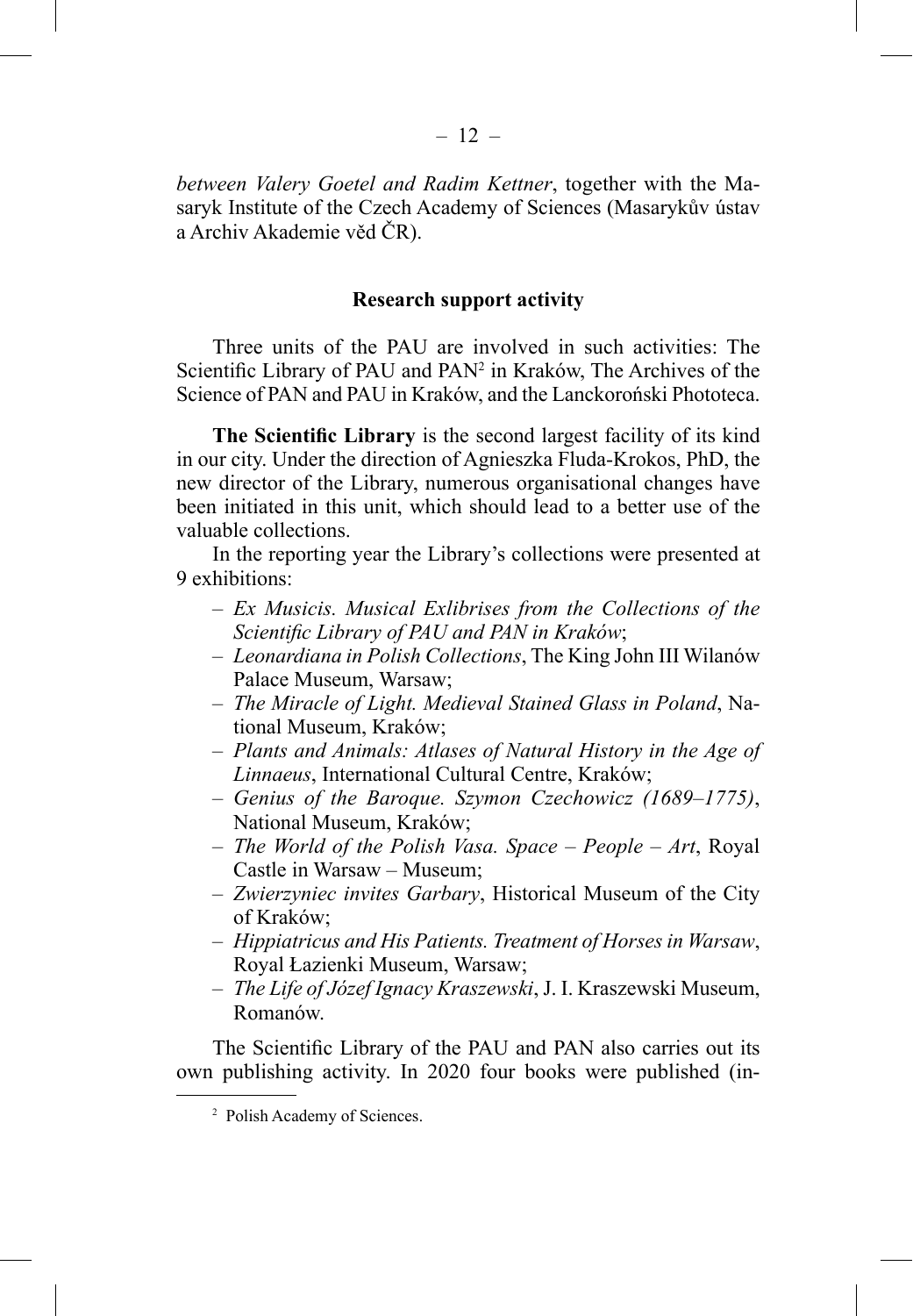cluding the 65th volume of the "Yearbook of the Scientific Library of PAU and PAN in Krakow") and a calendar for 2021 (jointly with PAU).

In 2020 the Library participated for the first time in the Libraries Week (8–15 May 2020). The event was held on-line due to the COVID-19 outbreak. As part of the Week, the Library staff gave multimedia presentations showing the functioning of the various departments of the Library and the characteristics of the collections. In addition, on 19–20 November 2020, the Library organised an international academic conference entitled *Littera Scripta Manet*. *Manuscript Collections in the Resources of Libraries, Archives and Museums.* The conference was held on-line via the ZOOM platform. The sessions dealt with the problems of collecting, developing, storing, preserving, conserving and making available manuscript collections. The conference brought together a wide range of researchers from different fields and scientific disciplines – historians, archivists, museologists, linguists, literary scholars, editors, art historians, chemists, biologists, among others.

It is worth noting that 14 Library staff members carry out systematic scientific activity, publishing original articles and popular science texts. Source editions and catalogues are also developed.

A full report on the Library's activities will be published in the 66th volume of the "Yearbook of the Scientific Library of PAU and PAN in Kraków".

**The Archives of the Science** are a common unit of the PAN branch in Kraków and PAU. In the year under review, 1 permanent exhibition and 2 virtual exhibitions were organised in this unit:

- *Walery Goetel (1889–1972). I Was Born as One of Those who Have a Curiosity about the World...* (stationary exhibition);
- *On the Waves of the Nile. From the Voyage of Walery Goetel to Africa* (virtual exhibition);
- *Goetel Brothers' Iceland* (virtual exhibition).

**The Lanckoroński Phototeca** has been owned by the PAU since 1929 and contains over 50,000 photograms. These collections are still being successively organised and digitalised. In 2020, within the framework of projects financed from external sources, 4992 photographic prints were processed and digitalised. Moreover, in the reporting year the Lanckoroński Phototeca participated in the recording of 6 episodes of the series "Works, masterpieces", carried out in cooperation with the Bene Tibi Association and TVP Kraków.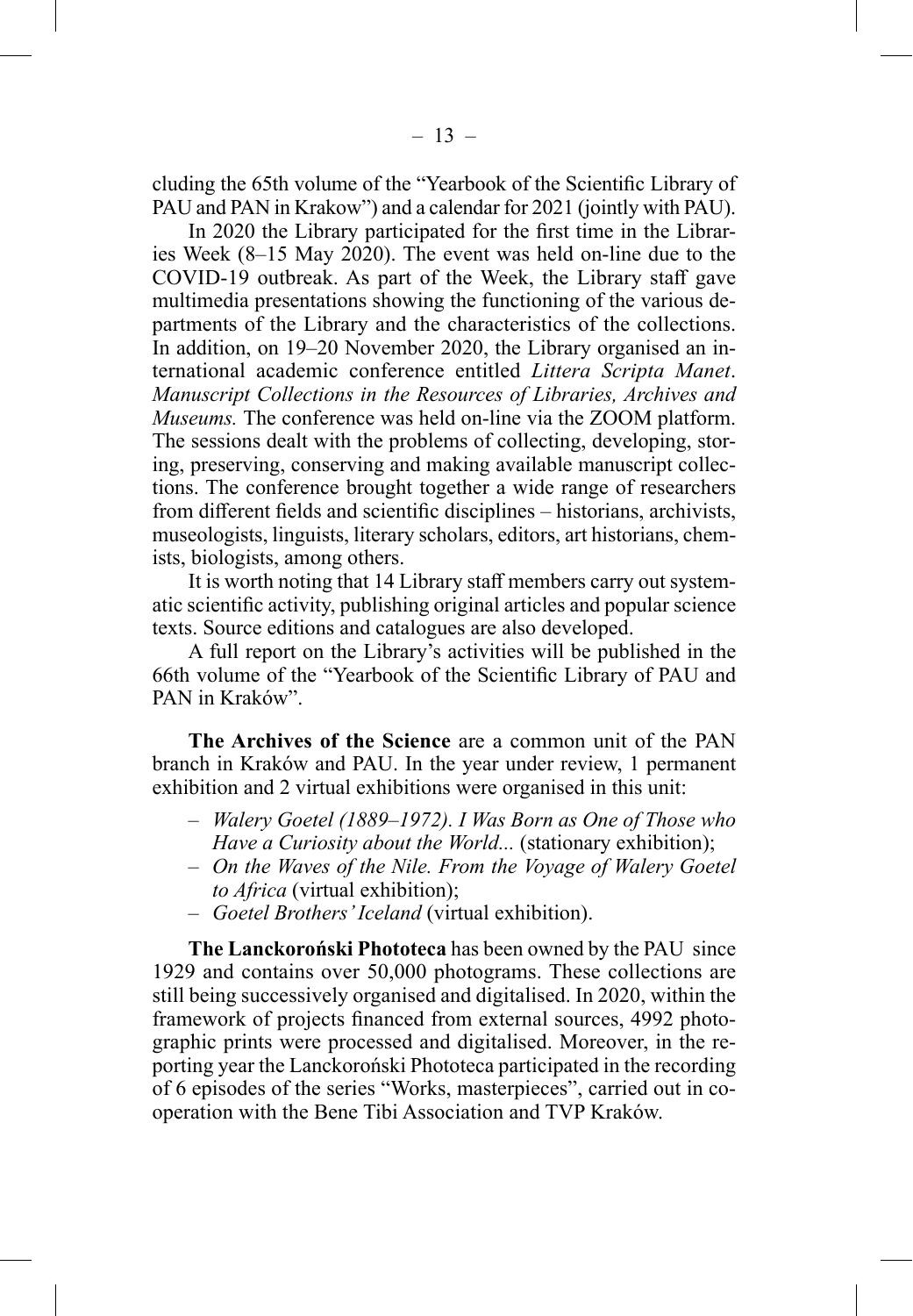#### **Polish Library in Paris**

The Polish Library in Paris co-owned by PAU and the Historical and Literary Society in Paris requires special attention. Each financial year, the Academy transfers PLN 1,500,000 from the subsidy of the Ministry of Science and Higher Education to the Library. This is surely not enough. Unfortunately, work to finally settle the legal and financial status of the Library, carried out at the Ministry of Culture and National Heritage, is still in progress. In the reporting year 3 research projects financed by the National Programme for the Development of the Humanities were carried out at the Paris Library, aiming at inventorying historical materials, prints, sculpture, painting, and miniatures collection kept by the Polish Library in Paris.

#### **Prizes, awards and scholarships**

As every year, also in the reporting year, the Polish Academy of Arts and Sciences granted prizes and awards. Undoubtedly the most prestigious of them is the **Erazm and Anna Jerzmanowski Prize**. This prize is granted for cultural, scientific, and charitable activity. This year – the twelfth after the reactivation of the prize – the winner was Sister Małgorzata Chmielewska. Unfortunately, due to the pandemic, the prize ceremony could not take place on the traditional (May) date. It will be organised in 2021, after the COVID-19 outbreak has subsided.

At the same time, the Małopolska Marshall's Office withdrew funding for this important Academy prize in 2020. In this difficult and unexpected situation, in accordance with the decision of the PAU Management Board, the prize was paid from Academy funds. The Board is presently taking efforts to finance further editions of the prize from external sources.

**The Tadeusz Browicz Award** is given by PAU at the request of Class V Medicine. In the reporting year the award was given to Professor Michał Grąt (Medical University of Warsaw) and to Tymoteusz Żera, PhD (Medical University of Warsaw).

**The Adam Bielański Award** is awarded at the request of Class III. In 2020 it was awarded to Professor Józef Adam Mąkosza (Institute of Organic Chemistry PAN, Warsaw).

In the reporting year the PAU also awarded the **Nicolaus Copernicu**s **Science Awards of the City of Kraków Foundation.** These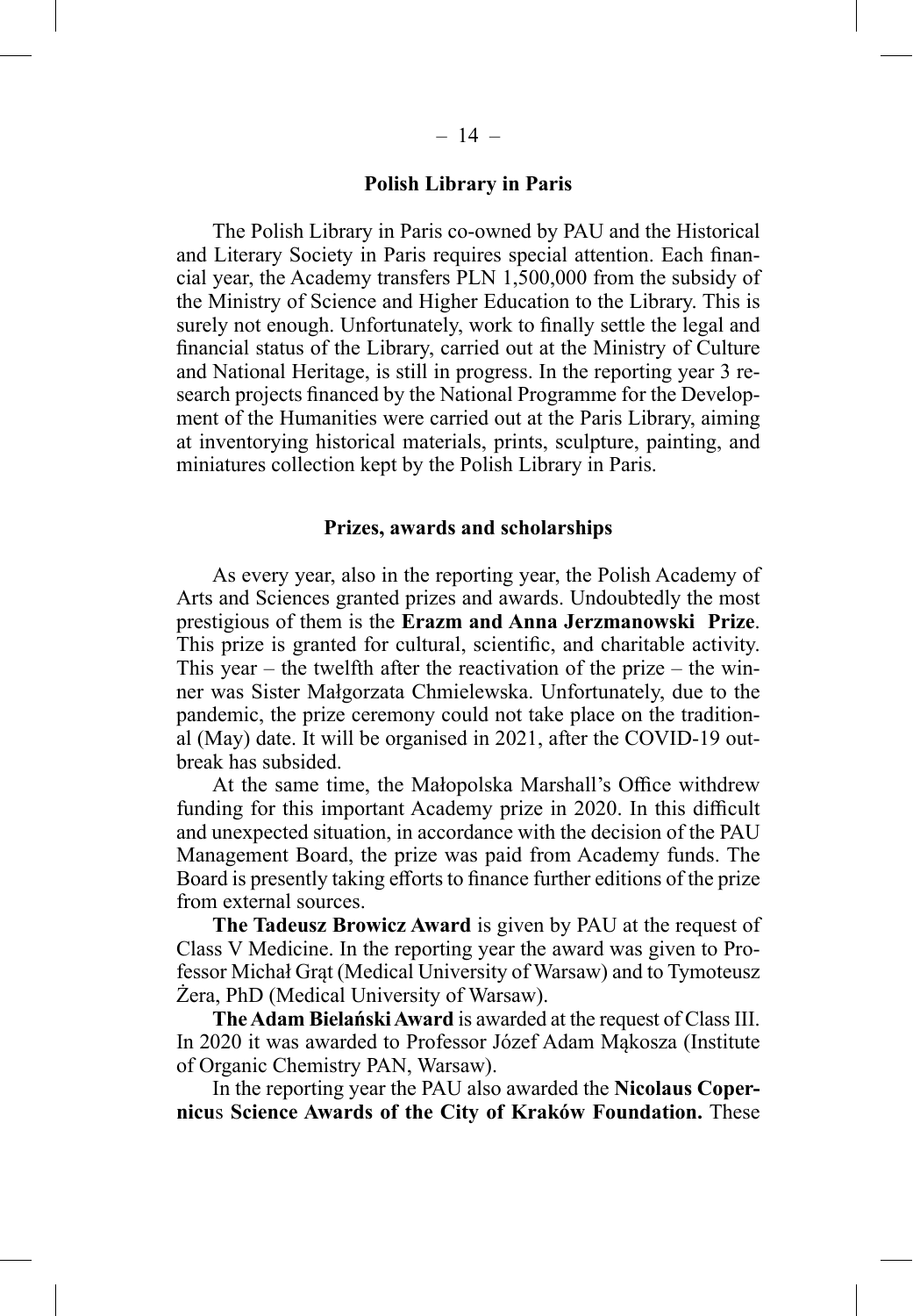awards are given in a five-year cycle, in 8 fields. This year awards were received by:

- in **astronomy** the team: Dorota Skowron, PhD, Jan Skowron, PhD, and Przemysław Mróz, PhD;
- in the field of **economics** Professor Jerzy Hausner;
- in **cosmology and astrophysics** Anna Barnacka, PhD;
- in **classical philology** the team: Elżbieta Starek, MA, and Grzegorz Kotłowski, PhD;
- in the field of **law** Professor Marcin Matczak:
- in the field of **mathematics** Professor Wojciech Kucharz;
- in **medicine** the team: Professor Marek Ruchała, Martyna Borowczyk, PhD, Bartłomiej Budny, PhD, Rafał Czepczyński, PhD, Małgorzata Kałużna, PhD, Nadia Sawicka-Gutaj, PhD, Professor Ewelina Szczepanek-Parulska, Kosma Woliński, PhD, and Professor Katarzyna Ziemnicka;
- in the field of **earth sciences** the team: Professor Piotr Ilnicki and Professor Lech Wojciech Szajdak.

This year the applications were considered by the Committee for the award chaired by the Vice-President of the PAU, Professor Andrzej Mączyński.

**Lanckoroński Foundation** and the **Lanckoroński of Brzezie Foundation Scholarships**. These scholarships are awarded by a committee chaired by Professor Andrzej Borowski. In addition to PAU representatives, it is composed of delegates from the Foundation, Jagiellonian University, Adam Mickiewicz University, Warsaw University, Nicolaus Copernicus University in Toruń and University of Wrocław. In the reporting year, the committee awarded 64 scholarships. Due to the COVID-19 epidemic, only 17 of the scholarships awarded last year were used. Another 51 scholarships from 2020 were carried over to 2021.

> PAU Secretary General *Professor Szczepan Biliński*